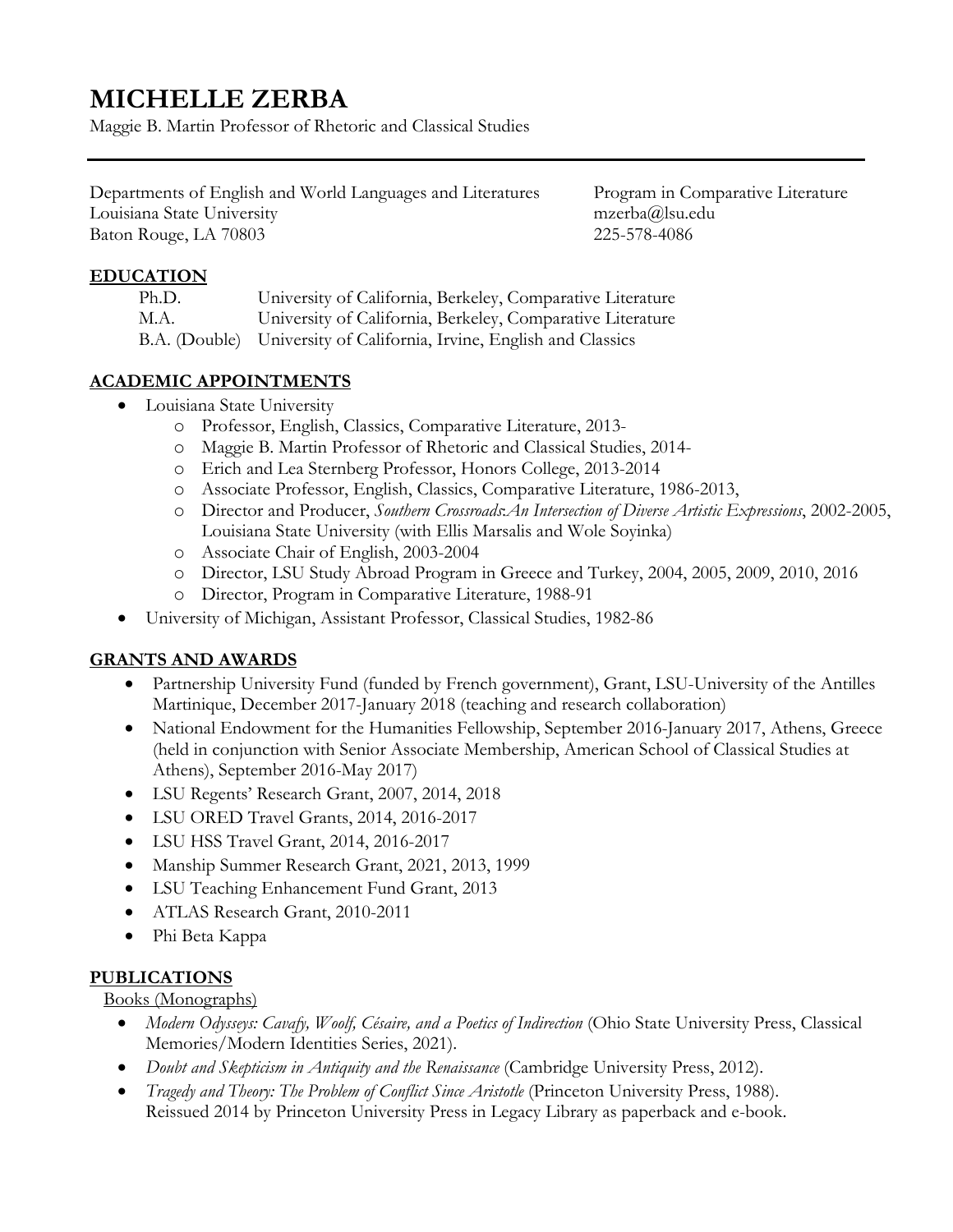Edited Journal and Book

- Aristotle, *Poetics*, Norton Critical Edition, Co-editor (Norton, 2018).
- *Journal of Comparative Literature,* Co-Editor, Special Edition: "Odyssey, Exile, Return," September 2015. (Contributors: Jean-Luc Nancy, Françoise Lionnet, Haun Saussy, Wai-Chee Dimock, Nicoletta Pirredu, Adelaide Russo, Michelle Zerba)

#### Articles

- "Eleusis at the Intersection of Antiquity and Modernity: The *Mysteria*, Altered Consciousness, and the Neuroscience of Transformational Experience." Forthcoming in *Beyond Eleusis: The Hybrid History of the Eleusinian Mysteries*, Brill.
- "Diaspora, hellénisme, négritude: la sexualité et la race dans la poésie de Cavafy et Césaire." Forthcoming in *Méditerrané-Caraïbe: Deux Archipelités de Pensées*, Garnier.
- "La Dialectique Méditerranée-Caraïbe d'Édouard Glissant." In *Édouard Glissant: l'Éclat at l'Obscur*. Martinique: Les Presses Universitaires des Antilles, 2021.
- "Renaissance Homer: Humanist Learning, the Visual Vernacular, and the Socialization of Bodies." *Renaissance Quarterly* 70.3 (2017): 831-61.
- • "Reflections on Skepticism in Homer's *Odyssey* and the Poetry of C.P. Cavafy." *Comparative Literature* 67.3 (2015): 246-64.
- • "Introduction," Special Edition of *Comparative Literature* ("Odyssey, Exile, Return) 67.3 (2015): 1- 15.
- "The Cynics" (article), *The Encyclopedia of Political Thought* (Wiley Blackwell, 2014).
- "On Doubt, Skepticism, and the Mystery of Call Numbers." In *This Side of the Pond: The Blog of Cambridge University Press, North America*, June 2013. [http://www.cambridgeblog.org/2013/06/on-doubt-skepticism-and-the-mysteries-of-call](http://www.cambridgeblog.org/2013/06/on-doubt-skepticism-and-the-mysteries-of-call-numbers/)[numbers/](http://www.cambridgeblog.org/2013/06/on-doubt-skepticism-and-the-mysteries-of-call-numbers/)
- "What Penelope Knew: Doubt and Skepticism in Homer's *Odyssey*." *Classical Quarterly* 59.2 (2009): 295-316.
- "Odyssean Charisma and the Uses of Persuasion." *American Journal of Philology* 130.3 (2009): 313-339.
- "Modalities of Tragic Doubt in Homer's *Odyssey*, Sophocles' *Philoctetes*, and Shakespeare's *Othello*." *Comparative Literature* 61 (2009): 1-25.
- "The Frauds of Humanism: Cicero, Machiavelli, and the Rhetoric of Imposture." *Rhetorica* 22 (2004): 215-240.
- "Love, Envy, and Pantomimic Morality in Cicero's *De Oratore*." *Classical Philology* 98 (2003): 299-321.
- "Medea *Hypocrites*," *Arethusa* 35.2 (2002): 315-37.

# Work in Progress

- Book Manuscript, "The Origins of Mystery: A Cultural History of the Eleusinian Mysteries."
- Classical Reception series. • Book Manuscript, "Aimé Césaire and Caribbean Postclassicisms," for Bloomsbury's Studies in

# **CONFERENCES, LECTURES, READINGS**

- • Invited Paper, "Diaspora, hellénisme, négritude: la sexualité et la race dans la poésie de Cavafy et Césaire," Conference at the University of Limoges, France, October 2021.
- Initiation, and Secrecy in the 21<sup>st</sup> Century," Conference at University of Münster, Germany, • Invited Paper, "Eleusis at the Intersection of Antiquity and Modernity: The Ancient Mysteries, October 2021.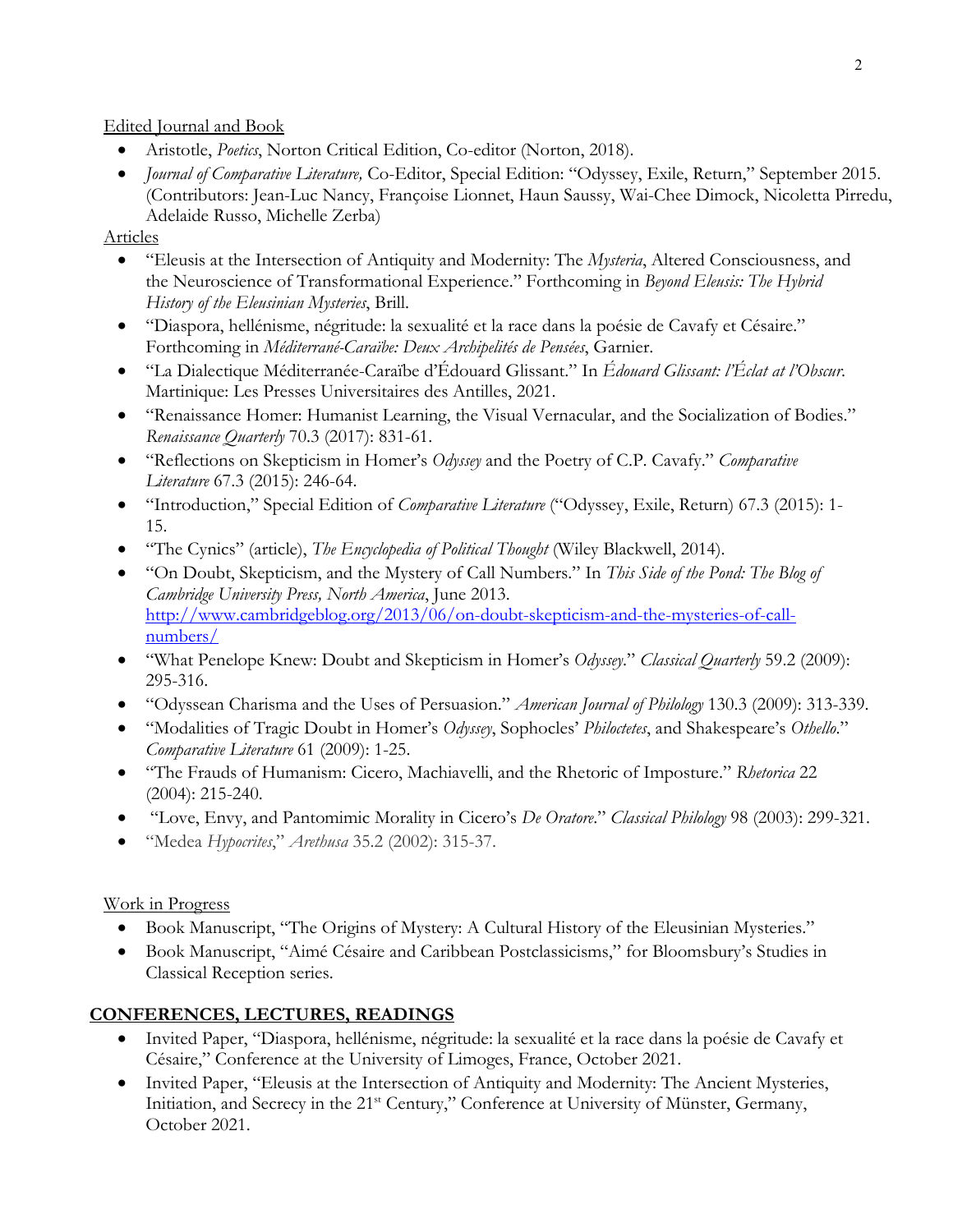- Invited Paper, "Mystery and the Ancient *Mysteria*: Theorizing Cultural *Translatio*," Conference sponsored by August-Herzog Bibliothek and Harvard Center for Hellenic Studies, Wolfenbüttel, September 2020.
- Paper, "Revolution, Populism, and Transgender Change in Woolf's *Orlando*," International Society for the History of Rhetoric, New Orleans, July 2019.
- Paper, "Montaigne's Back Room, Pyrrhonist Skepticism, and the Puzzles of *Hamlet*, Shakespeare Association of America, Washington DC, April 2019.
- Invited Paper, "Homer's Odyssey and Caribbean Epic: Questions of Origin and Cultures of Mingling," Program in Louisiana and Caribbean Studies, LSU, September 2019.
- • Paper, "Trans\* Concepts in Woolf's *Orlando* and the Poetry of C.P. Cavafy," Modernist Society of America, Columbus, Ohio, November 2018.
- Roundtable, "Homer's *Iliad*, Responsibility, and Community," Liberty Fund, Tucson, March 2018.
- Paper, "Ethics and the Orator,"American Political Science Association, Boston, September 2018.
- Invited Paper, "*La Dialectique Méditerranée d'Édouard Glissant,"* International Transdisciplinary Colloquium, University of the Antilles, Martinique, March 20-23, 2018.
- • Paper, "The Return Tale in Woolf's *Orlando* and Homer's *Odyssey*," International Virginia Woolf Society, University of Reading, July 2017.
- Paper, "Renaissance Homer: Reception at the Crossroads of Humanist Learning, the Visual Vernacular, and the Socializing of Female Bodies," American Comparative Literature Association, Utrecht, The Netherlands, July 2017.
- • Paper, "Homer's *Odyssey*, Humanist Learning, and Renaissance Painting: Rethinking Reception," Renaissance Society of America," Boston, March 2016.
- Invited Lecture, "Homer's *Odyssey*, Humanist Learning, and Renaissance Painting: Rethinking Reception," UC Berkeley, December 2015.
- Invited Lecture, "Renaissance Homer and the Limits of Reception Theory," Interdisciplinary Faculty Humanities Seminar, LSU, November 2015.
- Invited Lecture, "Skepticism in Homer's *Odyssey*," Philosophy Salon, LSU April 2015.
- Co-director, Panel, "From Nostalgia to Dystopia," American Comparative Literature Association, Seattle, March 2015.
- • Paper, "'At the End of Daybreak': Homecoming and the Journey into Memory in Homer's *Odyssey*  and Aimé Césaire's *Cahier d'un retour au pays natal*," American Comparative Literature Association, Seattle, March 2015.
- Invited Lecture, "Why the Humanities Matter," LSU Academic Showcase for Honors College, February 2015.
- • Invited Lecture, "Reflections on Skepticism in Homer's *Odyssey* and the Poetry of C.P. Cavafy," Institute for Cultural Inquiry and the Freie Universität, Berlin, Germany, 2013.
- Invited Lecture, "Homer's *Odyssey*: Exile and Homecoming," Department of Classics, Yale University, November 2013.
- *Odyssey*," International Comparative Literature Association, Paris, July 2013. • Paper, "Odyssean Comparatisms: Women, Sites of Passage, and Concepts of Home in Homer's

#### **MEMBERSHIP**

- American Comparative Literature Association
- International Comparative Literature Association
- International Society for History of Rhetoric
- Renaissance Society of America
- American Political Science Association
- Shakespeare Society of America